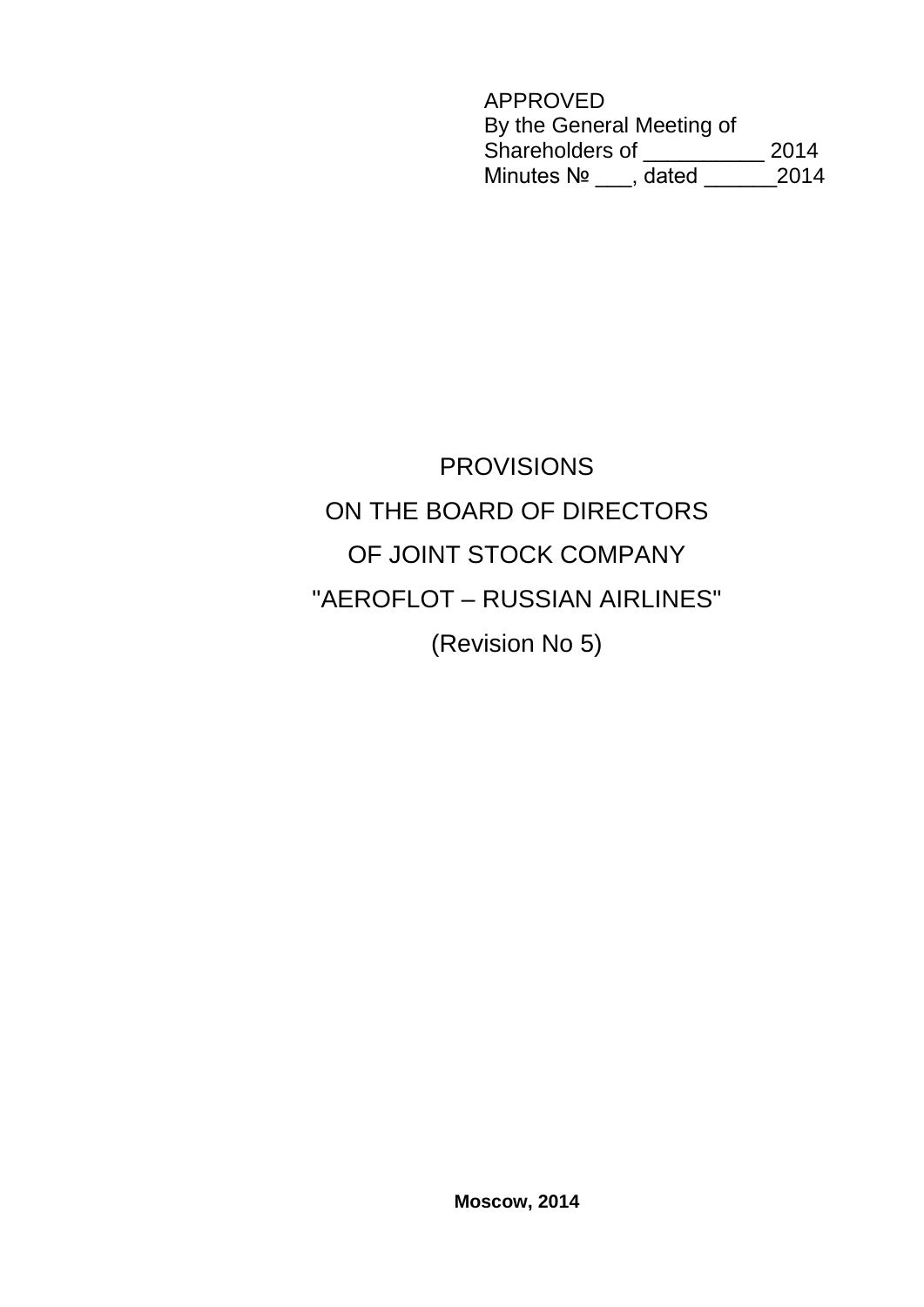# **Contents**

| Article 1. Objectives and purposes of the Company's Board of Directors     | 3               |
|----------------------------------------------------------------------------|-----------------|
| Article 2. Election and composition of the Company's Board of Directors    | $\overline{4}$  |
| Article 3. Quorum and decision-making process of the Company's Board       |                 |
| of Directors                                                               | 5               |
| Article 4. Terms of reference of the Company's Board of Directors          | 6               |
| Article 5. Meetings of the Company's Board of Directors                    | 8               |
| Article 6. Agenda and minutes of the Company's Board of Directors meetings | 9               |
| Article 7. Terms of reference of members of                                |                 |
| the Company's Board of Directors                                           | 10 <sup>°</sup> |
| Article 8. Rights, duties and responsibility of                            |                 |
| the Company's Board of Directors members                                   | 10 <sup>°</sup> |
| Article 9. Remunerations and compensations to Members of the Company       |                 |
| <b>Board of Directors</b>                                                  | 12 <sub>2</sub> |
| Article 10. The Secretariat of the Company's Board of Directors            | 12 <sub>2</sub> |
| Article 11. Committees of the Company's Board of Directors                 | 12 <sub>2</sub> |

The Board of Directors of Joint Stock Company "Aeroflot - Russian Airlines" (hereinafter referred to as "the Company") shall be set up pursuant to the Russian Federation legislation and the Company's Articles of Association. The proceedings of the Board of Directors are governed by the Statutes and Regulations of the Russian Federation, the Company's Articles of Association, decisions of the General Meeting of Shareholders and these Provisions.

The Board of Directors is the supreme managing body of the Company during the period between the General Meetings of Shareholders.

# **Article 1. Objectives and Purposes of the Company's Board of Directors**

1.1. The Board of Directors shall be responsible for general management of the Company's business affairs except making decisions on issues that fall within to the terms of reference of the General Meeting of Shareholders.

1.2. The Board of Directors shall pursue the following main objectives :

1.2.1. Determining Company policies aimed at increasing profits generated by the Company's business activities.

1.2.2. Working for the benefit of Shareholders, supervising corporate programs implementation.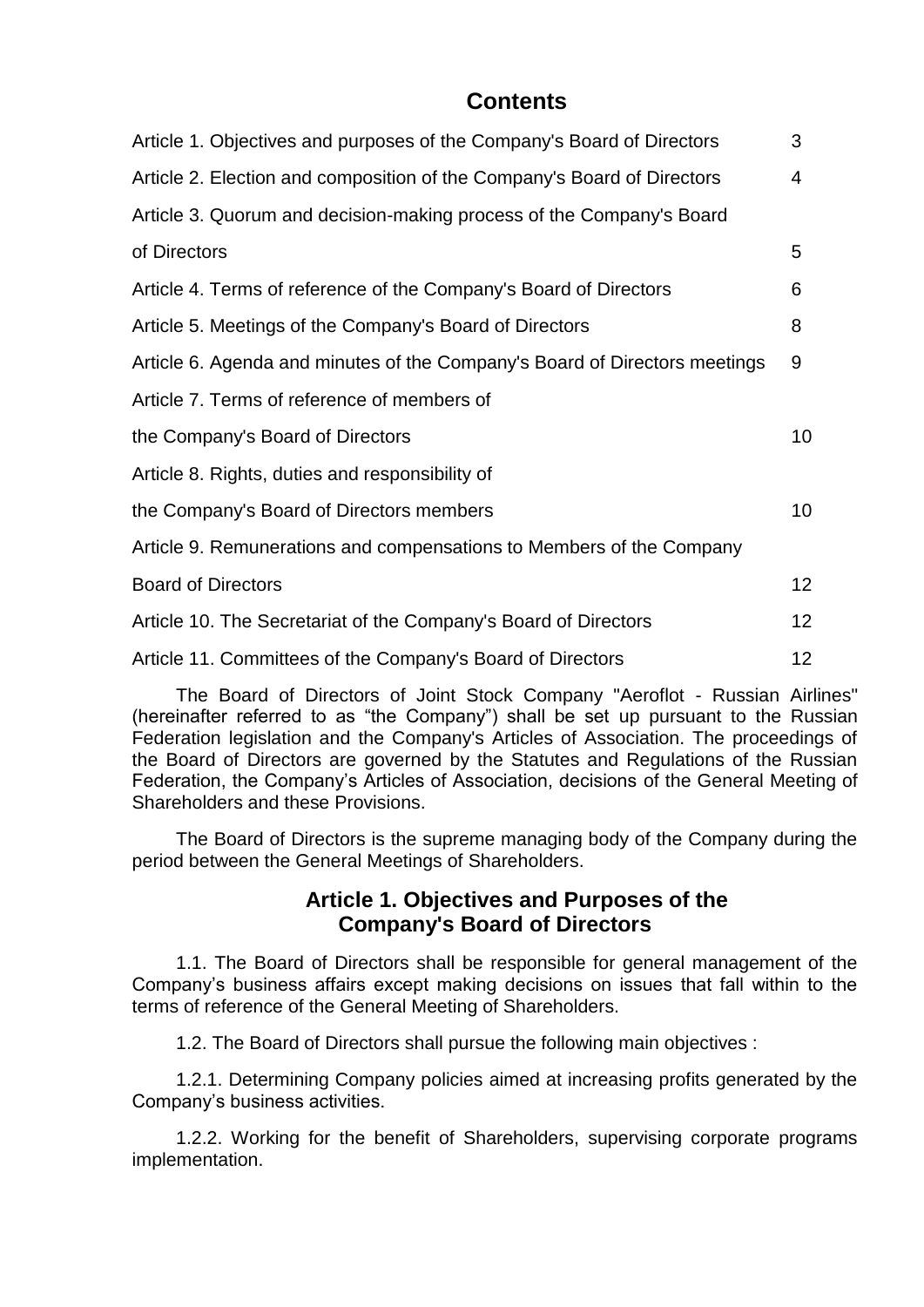1.2.3. Implementing programs of the Company's development as approved by Shareholders.

1.2.4. Supervising over the Company's Executive Board and the General Director activities.

1.2.5. Informing Shareholders of the results of the audit of the Company's financial situation.

1.2.6. Submitting for Shareholders' approval issues within the General Meeting terms of reference pursuant to the Federal law "On Joint Stock Companies" of December 26, 1995 No 208-FZ (hereinafter "Federal Law "On Joint Stock Companies") and the Company's Articles of Association.

1.2.7. Reviewing and approving the Company's business plans.

1.2.8. Determining the order of profit appropriation and the manner of losses recovery.

1.2.9. Forming the Company's dividend policy, determining and submitting proposals to the General Meeting of Shareholders on the amount of dividends payable per share and the terms of payment thereof.

1.2.10. Approving and supervising the Company annual budget execution.

1.2.11. Reviewing and preliminary approving projects of annual reports, annual accounting reports, and profit and loss accounts of the Company.

1.2.12. Reviewing reports on the audit results, the Audit Commission reports, and submitting documents on the results of audits held by the auditor and Audit Commission to the Company Shareholders.

1.2.13. Making proposals to the General Meeting of Shareholders on the appointment of the Statutory Auditor of the Company.

1.2.14. Determining the policies of securities emission by the Company.

1.2.15. Approving the specialized Company's Registrar, the terms and termination of the agreement with him.

#### **Article 2. Election and composition of the Company's Board of Directors**

2.1. Members of the Board of Directors shall be elected by the General Meeting of Shareholders in the order provided in the Federal law "On Joint Stock Companies" and the Company Articles of Association for the period until the following Annual General Meeting of Shareholders in the number of 11 (eleven) persons**.**

2.2. If the Annual General Meeting of Shareholders is not held within the timelines a set forth in the point 16.1 of the Article 16 of the Company's Articles of Association the powers of the Board of Directors shall be extinguished suspended, except the authority to prepare, call and hold the Annual General Meeting of Shareholders.

2.3. Persons elected to the Board of Directors may be reelected any number of times without limitation.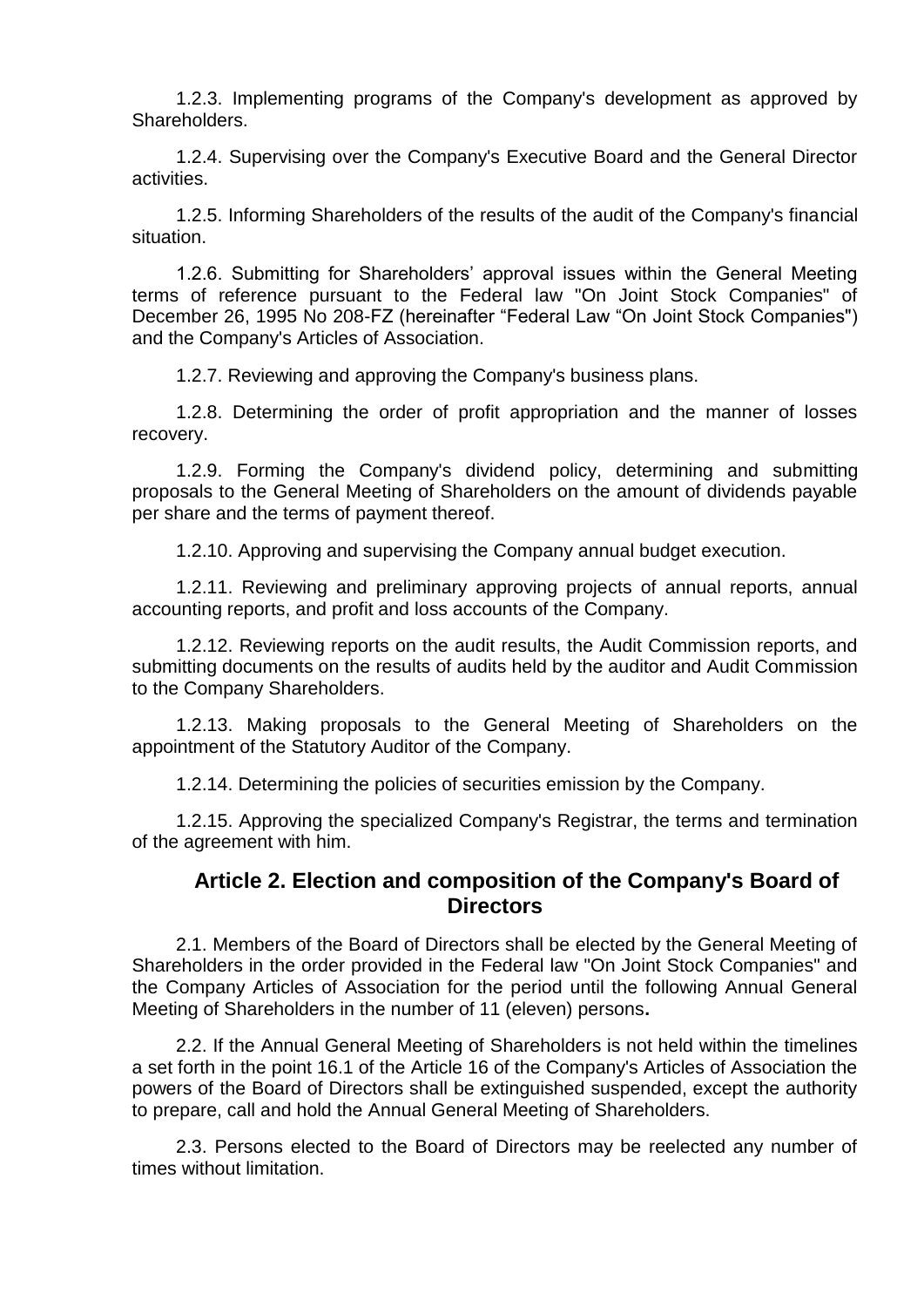2.4. A member of the Board of Directors shall be a natural person only. A member of the Board of Directors may not be a Shareholder of the Company.

2.5. Members of the Company Board of Directors shall be elected by cumulative vote.

2.6. During cumulative voting, the number of votes, belonging to each Shareholder are multiplied by the number of persons to be elected in the Company Board of Directors, and the Shareholder shall be entitled to give all votes in his/her possession for one nominee or distribute them among two or more nominees as he/she see fit.

2.7. Nominees who received the largest number of votes shall be considered elected to the Board of Directors.

2.8. Pursuant to the decision of the General Meeting of Shareholders the term of office of any member of the Board of Directors may terminated before the term.

2.9. The number of members of the Company's Executive Board shall never make more than one fourth of the membership of the Company's Board of Directors. The Company's General Director shall not be the Chairman of the Company Board of Directors at the same time.

2.10. The Russian Federation representatives in the Board of Directors, elected by the General Meeting of Shareholders, shall act in compliance with the Russian Federation Statutes and regulations that determine the order of the Russian Federation representatives' activities in managing bodies of open joint stock companies.

2.11. The Chairman of the Board of Directors elected by the Board of Directors meeting from among its members by a majority vote of the total number of members of the Board of Directors shall be responsible for supervision over operation of the Board of Directors.

2.12. The Board of Directors shall be authorized to reelect its Chairman any time by a majority vote of the total number of the Board of Directors members.

#### **Article 3. Quorum and Decision-Making Process of the Company's Board of Directors**

3.1. The attendance of at least half of the elected members of the Company's Board of Directors shall constitute the quorum required to hold the Board of Directors meetings.

When the number of members of the Board of Directors becomes less than the due number of the quorum the Board of Directors shall be required to make a decision to call an Extraordinary General Meeting of Shareholders with the purpose to elect a new composition of the Company's Board of Directors. The remaining members of the Board of Directors shall be only authorized to make a decision to call the Extraordinary General Meeting of Shareholders with the above said purpose.

3.2. Company's Board of Directors shall make its decisions by a majority vote of the Board of Directors members attending the meeting unless otherwise provided by the Federal Law "On Joint Stock Companies" and the Articles of Association of the Company. Any Member of the Company Board of Directors who disagrees with any decision thus made on any item in the agenda shall be entitled to register his/her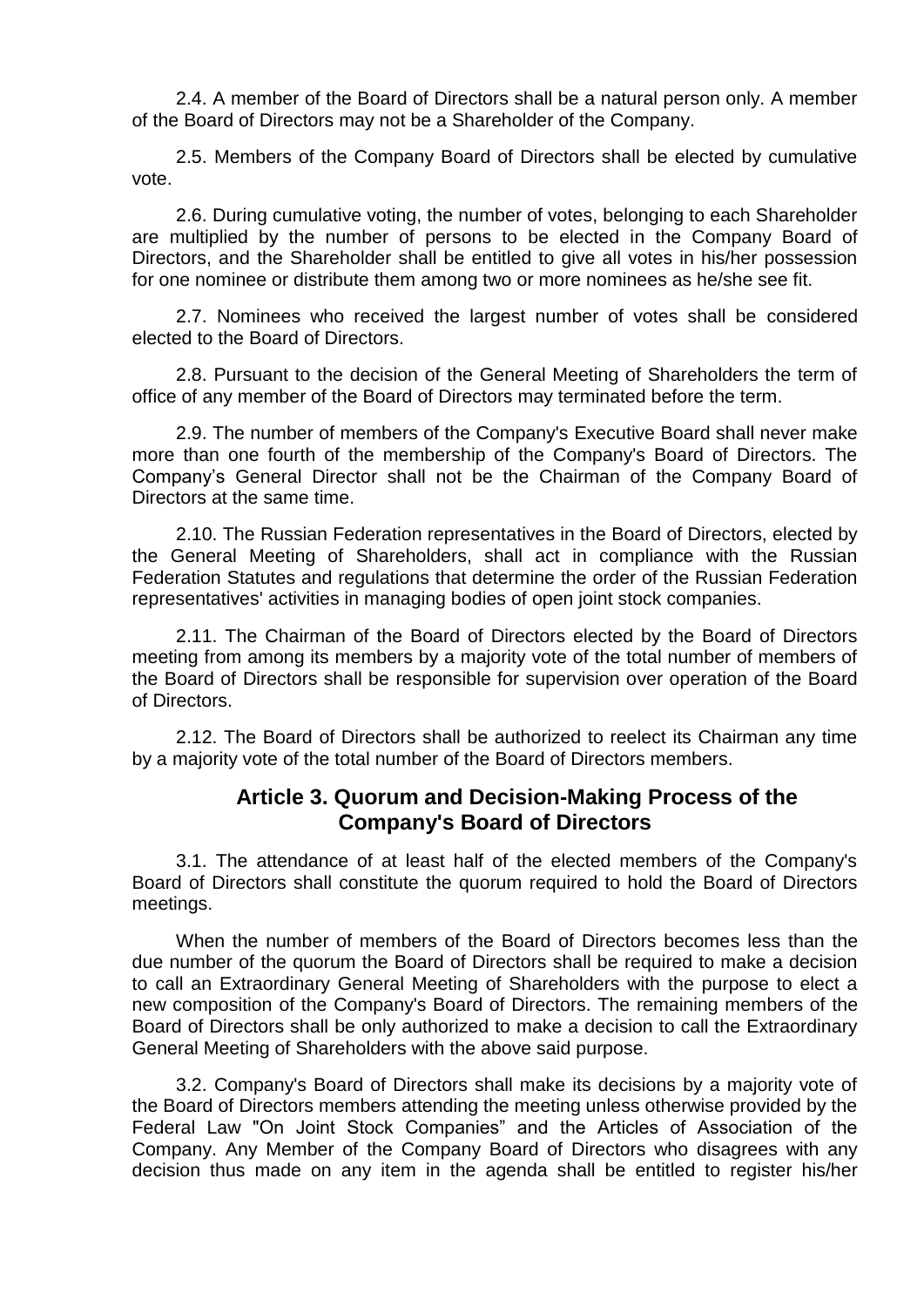dissenting opinion in writing which shall be recorded in the relevant meeting's minutes, and the text of the afore said opinion shall be attached to the minutes.

3.3. A written opinion of any Board of Directors Member absent from the meeting of Board shall be taken into account for the purposes of counting the quorum and vote returns on agenda items.

3.4. The decision on election of the General Director shall be made by a simple majority vote of the total number of the Board of Directors membership.

3.5. Any decisions on approval of a transaction referred to in items 19 item 19.2 of Article 19 of the Articles of Association shall be made by all Members of the Board of Directors by unanimous vote with votes of any retired Members of the Board being disregarded**.** In case the unanimous vote on the approval of such a transaction has not been reached the issue of the approval thereof by the Board of Directors' decision may be moved for resolution to the General Meeting of Shareholders. In such a case the decision on the approval of transaction referred to herein shall be taken by the General Meeting by a majority vote of holders of voting shares attending the General Meeting of shareholders.

3.6. The decision on approval of a transaction involving specific interests shall be made by a majority vote of impartial Directors uninterested in the transaction accomplishment. Should all the Board of Directors members be deemed interested parties and/or not impartial Directors the transaction may be approved by a resolution of the General Meeting of Shareholders in the order set forth in item 4 of Article 83 of the Federal Law "On Joint Stock Companies".

3.7. When making decisions at the Board of Directors meetings each Member of the Board has one vote. The vote of the Chairman of the Board of Directors is deemed to be the casting vote in the event of an even split of votes of the Members of the Company's Board of Directors.

3.8. Members of the Board of Directors shall not be authorized to transfer his/her vote to another person including to any other Member of the Board.

3.9. The decisions of the Board of Directors may be taken in absentia (by polls).

The order of voting in absentia (by polls) is described in "The Procedural Rules and Proceedings of the Company's Board of Directors Meeting " as approved by the Company's Board of Directors.

#### **Article 4. Terms of Reference of the Company's Board of Directors**

4.1. The terms of reference of the Company's Board of Directors includes resolution of the corporate general management issues, except issues within the terms of reference of the Company's General Meeting of Shareholders.

4.2. The following issues shall fall within the terms of reference of the Board of Directors:

4.2.1. determining the priority directions of the Company business;

4.2.2. calling Annual and Extraordinary General Meetings of shareholders of the Company except cases set forth in point 18.7 of Article 18 of the Company Articles of Association;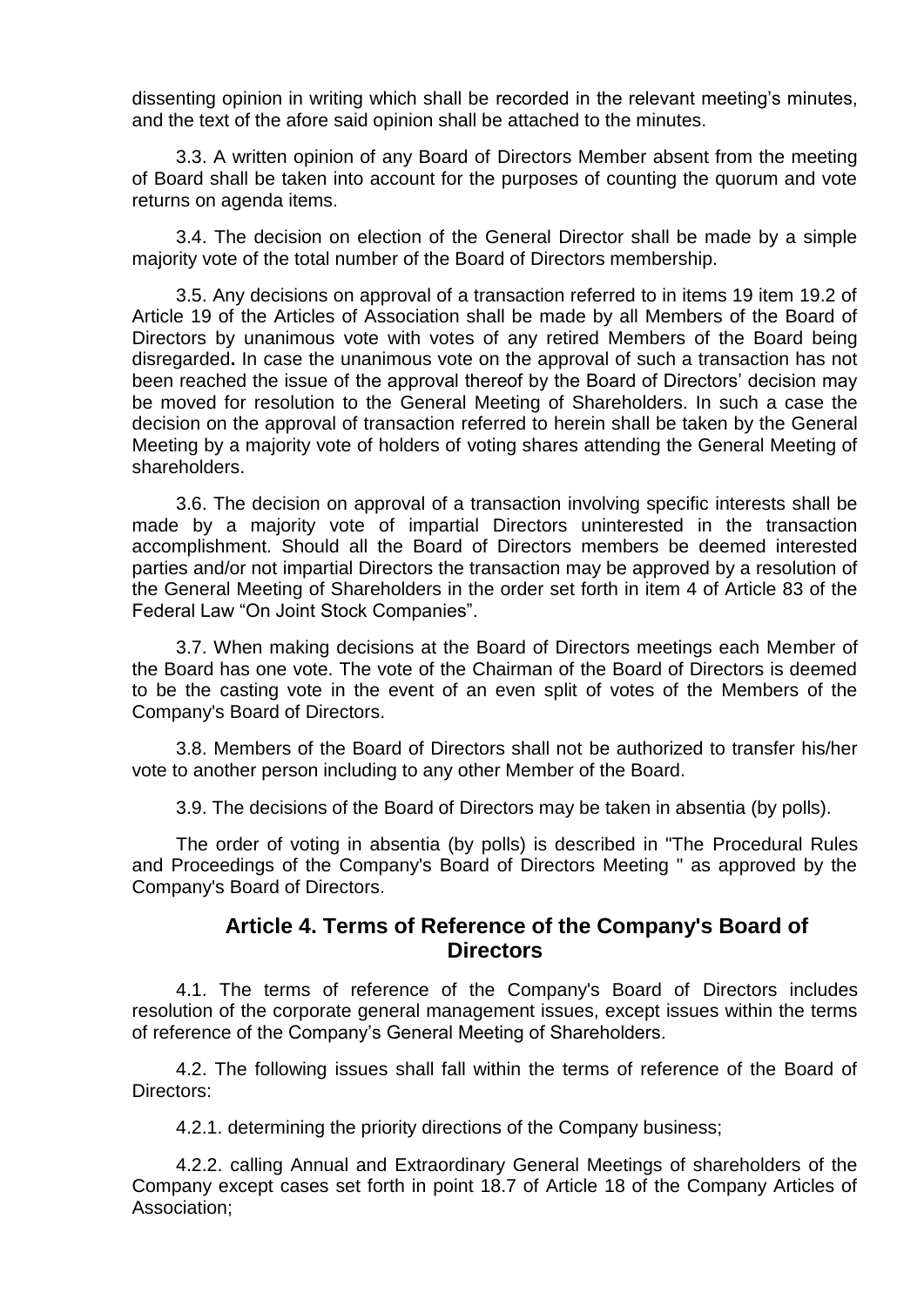4.2.3. approving agendas of the General Meetings of Shareholders;

4.2.4. determining the deadline date for finalizing the list of persons entitled to attend the General Meeting and other issues within the Board of Directors terms of reference in relation of the arrangement and holding the General Meeting of Shareholders;

4.2.5. submitting issues provided in subitems 2,6,12-18 of item 16.8 of Article 16 of JSC "Aeroflot" Articles of Association for resolution at the General Meetings of Shareholders; Articles of Association.

4.2.6. increasing the Company's authorized capital by placing additional shares within the number of authorized shares, as well as placing bonds and other equity securities by the Company and filing an application for the listing of the Copmany's shares and (or) equity securities convertible into shares of the Company;

4.2.7. determining the price (pecuniary valuation) of assets, the price of the issue and redemption of the issued securities in cases provided by the Federal Law "On Joint Stock Companies";

4.2.8. redemption of Company's issued shares, debentures and other securities in cases provided in the Federal Law "On Joint Stock Companies" and the Company's Articles of Association;

4.2.9. electing the General Director of the Company and early termination of their term of office;

4.2.10. determining the numerical composition and the term of office of the Company Executive Board members;

4.2.11. determining the amounts of remunerations and compensations payable to the General Director and members of the Executive Board; approval of the terms and conditions of labor contracts concluded with them;

4.2.12. appointing members of the Executive Board and approving nominees to the positions of General Director's deputies under General Director's recommendations and early termination of their term of office;

4.2.13. recommending the amount of remunerations and compensations payable to members of the Company's Audit Commission and members of the Board of Directors, as well as determining the amount of for the Statutory Auditor service;

4.2.14. recommending the amount of dividends payable per share and the order of payment thereof;

4.2.15. appropriating the Reserve and other Company's funds;

4.2.16. approving internal Company's documents that regulate proceedings of the Company's Board of Directors and Committees thereof except the Provisions on the Board of Directors of JSC "Aeroflot";

4.2.17. setting up subsidiaries, opening representative offices of the Company and winding up thereof;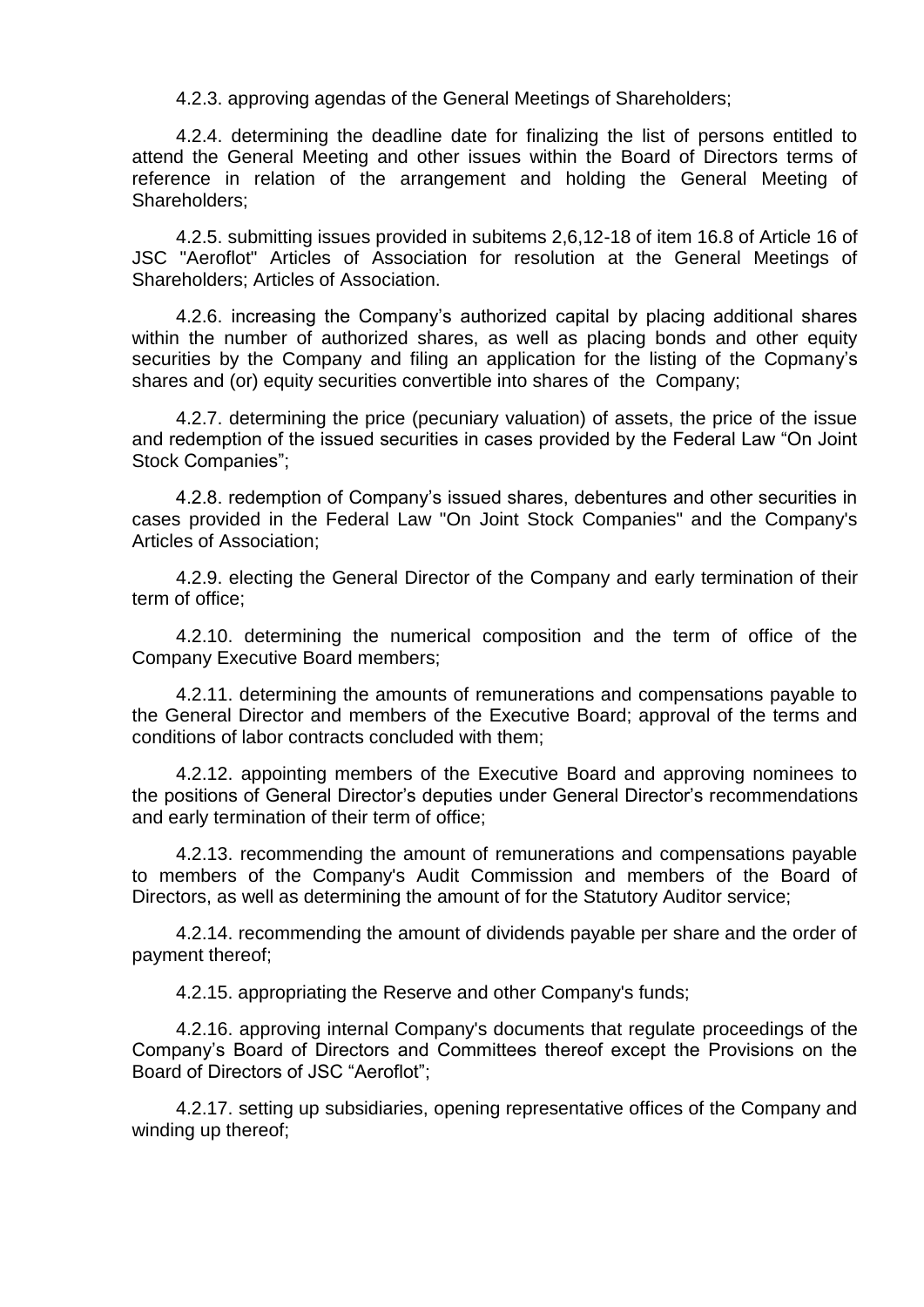4.2.18. making amendments to the Company's Article of Association related to setting up subsidiaries, opening representative offices of the Company and winding up thereof;

4.2.19. making decisions on Company's participation in subsidiaries and affiliated companies and any other organizations except cases provided in subitem 18 of item 1 of Article 48 of the Federal Law "On Joint Stock Companies";

4.2.20. approving major transactions (including borrowings, credits, mortgage, guarantees) or several interrelated transactions involving Company's assets with the value from 25 (twenty five) to 50 (fifty) percent of the book value of the Company's assets assessed by the financial and accounting statements as at the latest reporting date in the order provided in Article 79 of Federal Law "On Joint Stock Companies";

4.2.21. approving transactions referred to in Chapter XI of the Federal law "On Joint stock Companies";

4.2.22. approving a transaction or several interrelated transactions (including borrowings, credits, mortgage, guarantees) other than effected in the process of regular business operations of the Company connected with acquisition, disposal or potential disposal by the Company, directly or indirectly, of the assets the value of which exceeds \$100,000,000 (one hundred million) U.S. dollars (or the equivalent of this amount as at the date of the decision on approving the transaction), but does not exceed the amount of 25 (twenty five) percent of the book value of the Company's assets as assessed in the financial and accounting statements at the latest reporting date.

4.2.23. approving transactions for sale and purchase of aircraft, financial lease (leasing) of aircraft, long-term lease of aircraft (over 1 year term), aircraft mortgage as a security of financing and refinancing of credits other than transactions subject to approval in the order established for major transactions or transactions involving specific interests;

4.2.24. approving the specialized Registrar of the Company, the terms and conditions and termination of the agreement therewith;

4.2.25. approving the plan of business, commercial, financial and economic operations, the budget, including Company's capital investment expenditures;

4.2.26. approving the organization structure of the Company;

4.2.27. giving permission for attendance at the General Meetings of shareholders of the Company to guests, mass media representatives and other invited persons;

4.2.28. setting up permanent and interim (ad hoc) committees in accordance with Article 11 hereof, approval of the numerical composition of committees, the size of remuneration payable to committees members;

4.2.29. determining the position of the Company and its representatives during consideration by govenrning bodies of its subsidiaries or affiliates of an acquisition of shares (participatory interests) in other business entities, including at their establishment, if the transaction price is equal to or greater than 15 percent of the book value of the assets of the subsidiary or the affiliate determined from its financial statements as at the latest reporting date;

4.2.30. reviewing other issues provided in the Federal law "On Joint Stock Companies" and the Company's Articles of Association;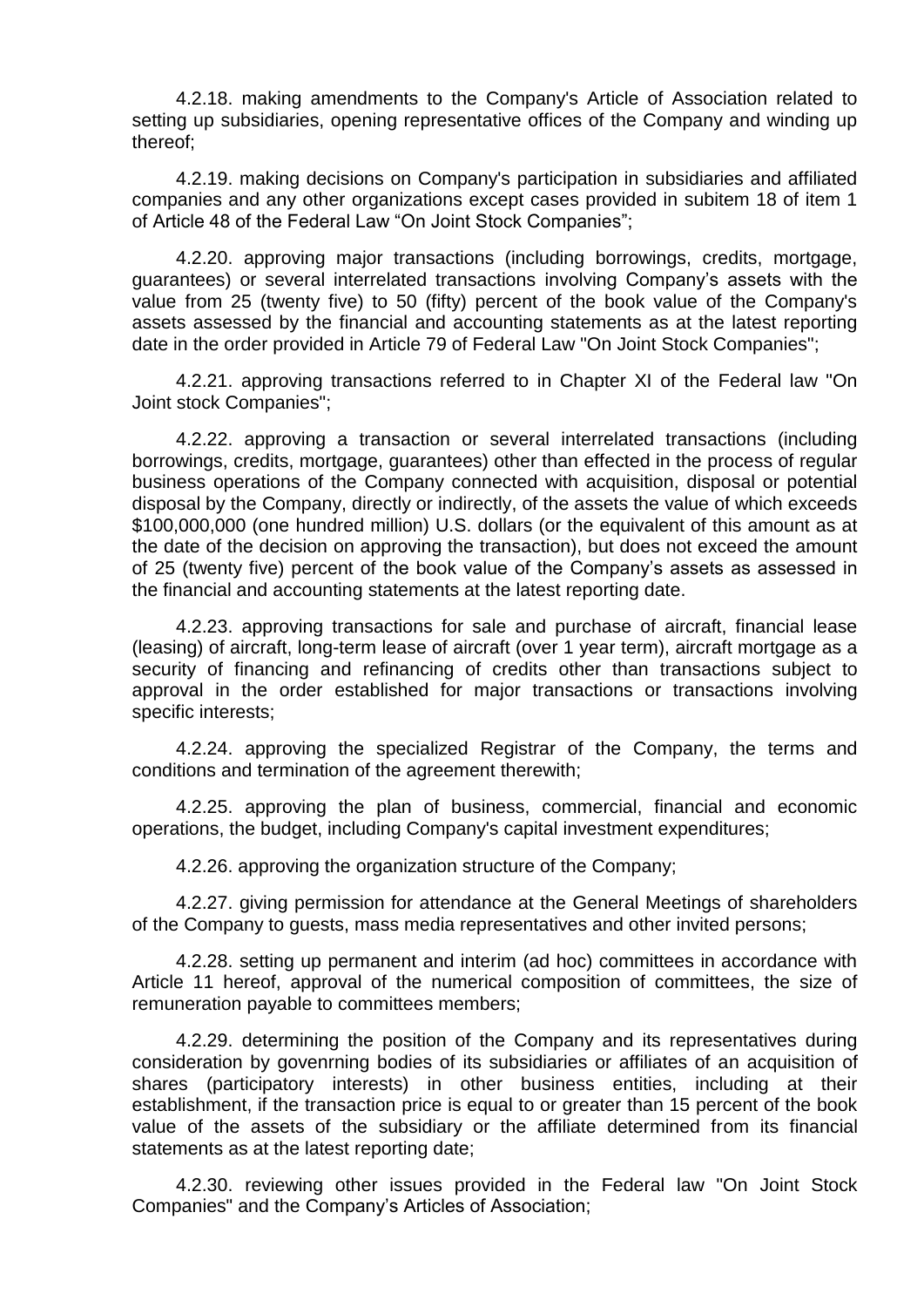4.3 Issues falling within the terms of reference of the Board of Directors shall not be delegated for resolution to the Company executive bodies.

# **Article 5. Meeting of the Company's Board of Directors**

5.1. The Board of Directors meetings shall be held as the need may be, but at least once a month. One of the meetings of the Board of Directors (annual meeting) shall be held at least 30 days prior to the date of the Annual General Meeting of Shareholders to review the draft of the Company's annual accounting statements, profit and loss accounts, appropriation of profit (losses), the Auditor's report, the Audit Commission report on the previous year results.

5.2. Meetings of the Board of Directors shall be called by the Chairman of the Board of Directors at his own initiative or by his authorized representative. Meetings of the Board of Directors may be called under requisition of a member of the Board of Directors, the Company's Audit Commission, the Company's Statutory Auditor, the Company's Executive Board, the Company's General Director, and the Shareholders holding in aggregate at least 10% of the Company's voting shares.

5.3. A notice of the Board of Directors meetings including the agenda and materials on all items in the agenda shall be delivered to the members of the Board of Directors in writing by post, fax or by hand at least 15 (fifteen) days prior to the meeting date, and in exceptional cases, as well as in the case provided in item 18.5 of Article 18 of the Company Articles of Association, at least 4 (four) days before the proposed meeting date. The notice shall contain the agenda of the meeting.

5.4. Materials pertaining to the Board of Directors meetings' agenda issues containing commercial or business secrets, other confidential information shall be reviewed by the Board of Directors Members directly at the meetings of the Board. For that end, the Members of the Board (or their formally authorized representatives) shall be given an opportunity to preliminary familiarizing themselves with such materials in the offices of the Board of Directors.

5.5. As a rule the Board of Directors meetings shall be held at the Company's premises location. Date, hour and place, preliminary agenda of the Board of Directors meeting shall be determined by the decision of the previous Company's Board of Directors meeting.

5.6. Each member of the Board of Directors shall be entitled to invite to the meeting specialists or experts without the right to vote.

The Board of Directors shall review reports of the Members of the Board of Directors about their work having been completed in accordance to the instructions of the Board of Directors on behalf of the Company.

#### **Article 6. Agenda and Minutes of the Company's Board of Directors Meetings**

6.1. The agenda of the Board of Directors meeting shall include issues proposed to be placed on the agenda by shareholders possessing jointly at least 2 % of ordinary shares, members of the Board of Directors, Audit Commission, Executive Board, the Company's Auditor, and General Director. The Board of Directors shall review the issues introduced by the Board members shall be reviewed subject to personal attendance at the meeting of the of the member who proposed to place the issue on the agenda of the meeting.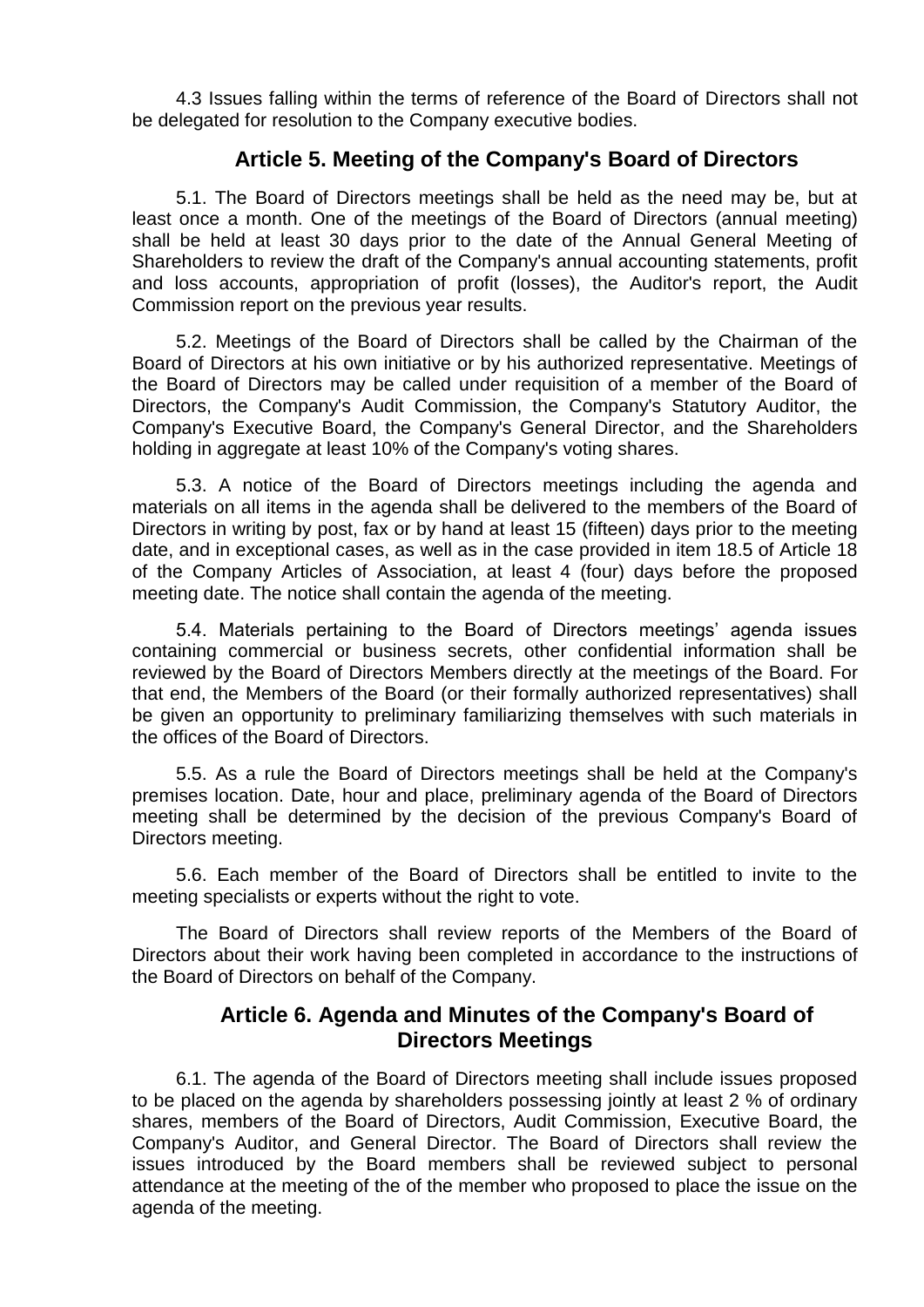The agenda of the Board of Directors meeting shall be compiled by the Executive Secretary of the Board of Directors subject to the approval of the Chairman of the Board of Directors or the members of the Board of Directors authorized by the Chairman of the Board of Directors.

6.2. Minutes shall be kept at the Board of Directors meeting. Minutes shall be signed by both the Chairman of the meeting who shall be responsible to ensure correct contents of the minutes, and the Secretary of the Meeting. The Minutes of all the Board of Directors meetings shall be available for consideration of any Company's Shareholders.

6.3. The Executive Secretary of the Board of Directors upon completion of the previous Board of Directors meeting's minutes shall be responsible to distribute thereof to the members of the Board having participated in the vote on the agenda items of that Board of Directors meeting. Members of the Board shall have the right to make comments concerning potential inconsistency of the draft resolution with the applicable legislation or regulations of the Company, as well as possible ambiguities and/or distortions of the meaning of resolutions adopted at the Company Board of Directors meeting. The said comments shall be submitted to the Executive Secretary of the Board of Directors before the end of the following working day. If the Executive Secretary does not receive comments from the member of the Board within the above said time the proposed minutes of the meeting shall be deemed agreed by that member of the Board.

6.4. The minutes of the Board of Directors meeting shall be completed at least 3 (three) days after the meeting, and as soon as it is signed a copy thereof is delivered to each Member of the Board of Directors.

6.5. The minutes shall contain the following details:

- place and time it was held ;
- persons in attendance at the meeting;
- agenda of the meeting;
- issues put ot vote and the vote returns;
- resolutions adopted.

#### **Article 7. Terms of Reference of the Members of the Company Board of Directors**

7.1. The Chairman of the Board of Directors shall be the official and fully authorized representative the Company's Board of Directors in all matters at all levels of authorities. For the period of his absence from the office the Chairman of the Board may assign another member of the Board of Directors to carry out his/her respective duties.

7.2. The members of the Board of Directors shall be entitled to act on behalf of the Board of Directors provided only there is an appropriate assignment recorded in the minutes of the Board of Directors meeting.

7.3. The Members of the Board of Directors shall be not entitled to act on behalf of the Company without special powers. Powers to act on behalf of the Board of Directors may be given by the Board of Directors. The decision of giving the required powers shall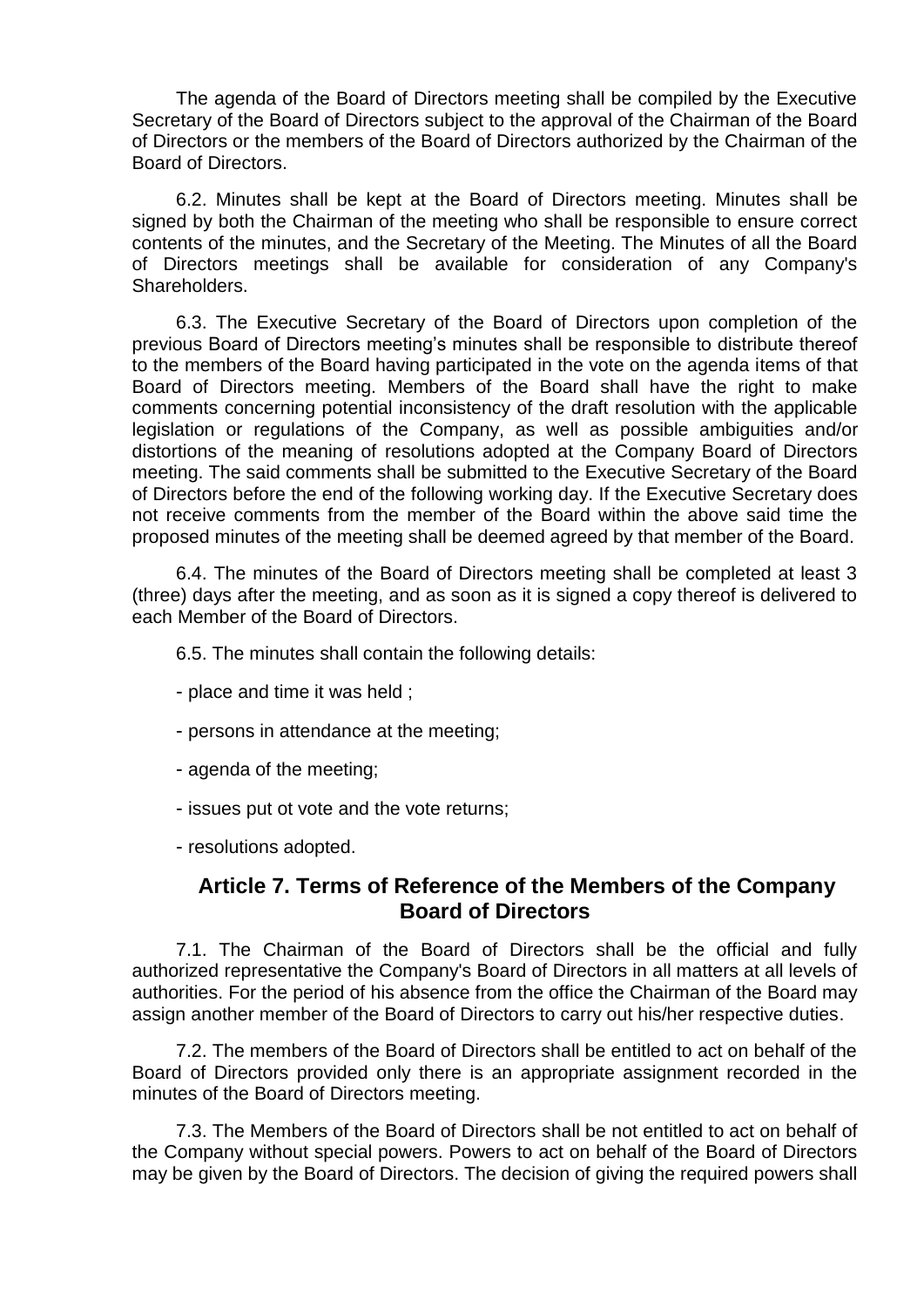be public and shall be taken by a majority vote of the Directors and recorded in the minutes of the meeting.

7.4. The Company's Board of Directors shall have its own letterhead with printed full name thereof. The right to sign documents on the Board of Directors' letterhead belongs to the Chairman of the Board or a person authorized by him/her and the Executive Secretary of the Board of Directors as concerns the issuance of extracts from the approved minutes of the Company's Board of Directors meetings.

#### **Article 8. Rights, Duties and Responsibility of the Members of the Company's Board of Directors**

8.1. The Members of the Board of Directors during their term of office shall act in the best interests of the Company, exercise their rights and discharge their duties on behalf of the Company reasonably and honestly.

8.2. Any member of the Board of Directors shall be held responsible to:

• assess potential risks and unfavorable impacts of decisions being made with due care;

• never make copies of or extracts from materials that are confidential except when this is permitted by the Board of Directors;

• never commit any actions that may result in the disclosure of confidential information;

• never release confidential information to mass media;

• never make public comments about the contents of resolutions and outcomes of the meetings of the Board of Directors till an official publication of relevant pressreleases is made;

• never disclose by whatever means and make use either in his/her private interests or in any third parties' interests of any known to him insider or confidential information both belonging to the Company or about the Company including the information containing commercial, state or any other secrets protected by Law;

• never abuse powers rising out of his/her functions of a member of the Board of Directors either in his/her personal or third parties' interests.

8.3. Members of the Company Board of Directors shall be held responsible to never commit public disclosure of information of the commercial or business nature, other confidential information contained in materials on the issues of the agendas of the Board of Directors meetings until approval thereof under relevant resolutions. Members of the Board of Directors shall ensure comprehensive measures are in place to exclude any possibility of public dissemination of the said information by their subordinates who have access to the materials related to the agendas of the Board of Directors' meetings.

8.4. Members of the Company Board of Directors shall be held responsible to comply with confidential status of the available to them data (materials) containing confidential information both during and upon termination of their term of office as members of the Company Board of Directors.

8.5. In case of any failure of any member of the Board of Directors to comply with the rules of treatment of the confidential information provided herein the Members of the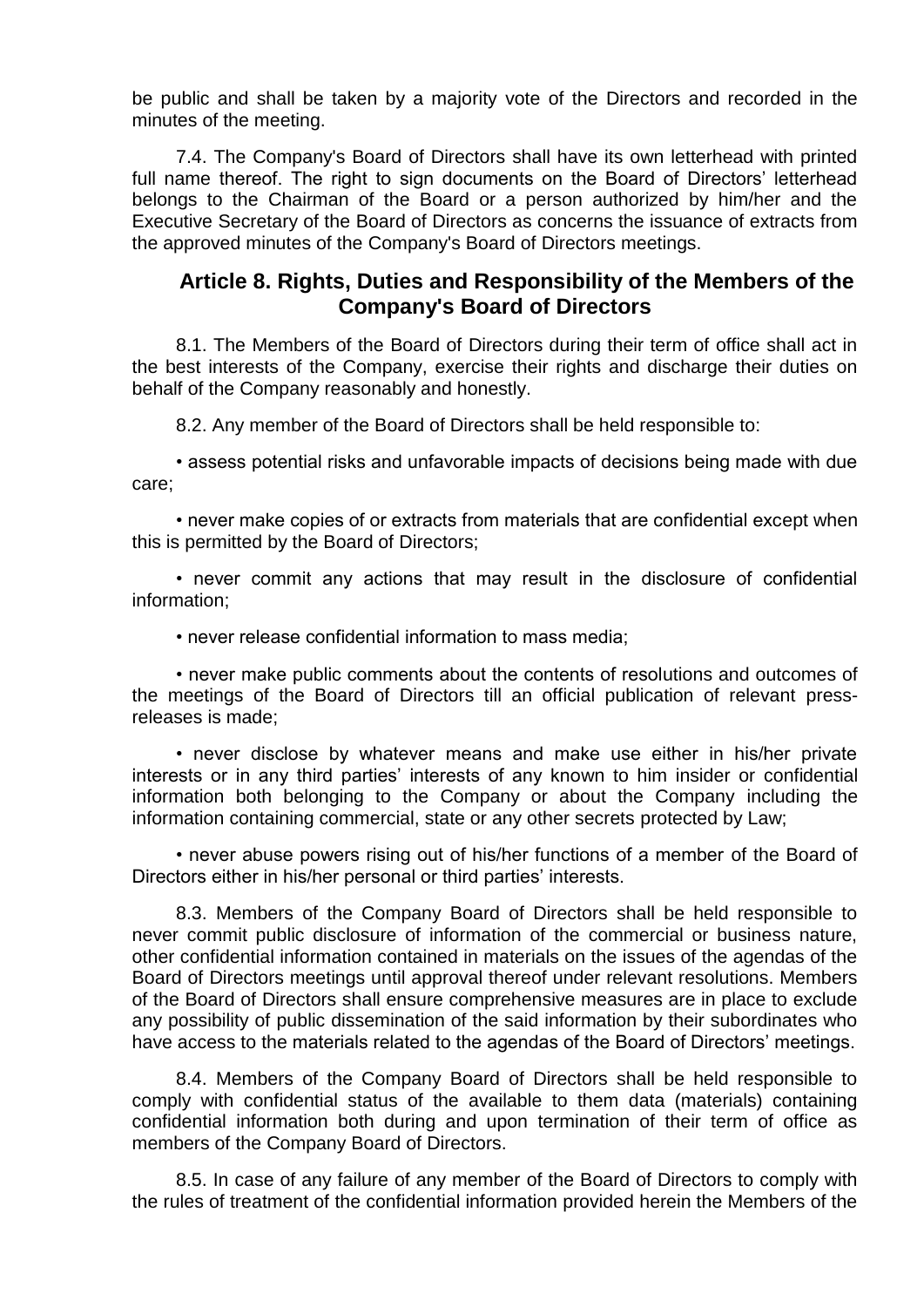Board of Directors may be made accountable in accordance with the Russian Federation legislation.

8.6. Any Member of the Board of Directors shall be authorized to:

• require making a record in the minutes of the Board of Directors meeting his/ her dissenting opinion on any issue he/ she voted against in the adopted resolution;

• require to call a meeting of the Board of Directors.

8.7. Members of the Board of Directors shall be held liable to the Company for any damages caused to the Company by their guilty actions (omissions). For that end, the members of the Board of Directors who voted against or who did not participate in the vote on the resolution that caused damages to the Company shall be bear no liability.

8.8. When assessing the grounds and the extent of the liability of Board of Directors members' the common business practices and other relevant circumstances shall be taken into account.

8.9. If pursuant to provisions of this Article several persons shall become liable they bear joint liability before the Company.

8.10. The members of the Board of Directors shall be liable to the Company to the full extent of the amount of damages caused to the Company if they are persons who have specific interests in making the transaction as identified in accordance with the procedure set forth in the Company's Articles of Association and failed to comply with the requirements of transaction conclusion procedure.

8.11. Representatives of the State or a municipal entity in the Board of Directors shall have the liability as provided in this Article along with other members of the Board of Directors.

# **Article 9. Remunerations and Compensations to the Members of the Company's Board of Directors**

9.1. During the term of their office members of the Board of Directors' expenses incurred in connection with the discharge of their corresponding duties shall be reimbursed and they shall be paid remunerations in the amount and order determined by the Company's General Meeting of Shareholders. Expenses incurred in connection with the discharge of duties of the Members of the Company's Board of Directors may be reimbursed to the representatives of the Russian Federation government serving in the Company's Board of Directors in compliance with the Federal law "On Foundations of the Public Service in Russian Federation".

9.2. The Board of Directors shall approve "The Provisions on Payment of Remunerations to the Members of the Board of Directors of JSC "Aeroflot – Russian Airlines" wherein the remunerations payment procedure and terms are set forth.

# **Article 10. The Secretariat of the Company's Board of Directors**

10.1. The Board of Directors, by the majority vote of the total number of members thereof shall appoint the Executive Secretary who is responsible to ensure the preparation and management of the Board of Directors' meetings, transaction of the General Meetings of Shareholders and the Board of Directors meetings business and keeping and retention of the minutes of the Board of Directors meetings.